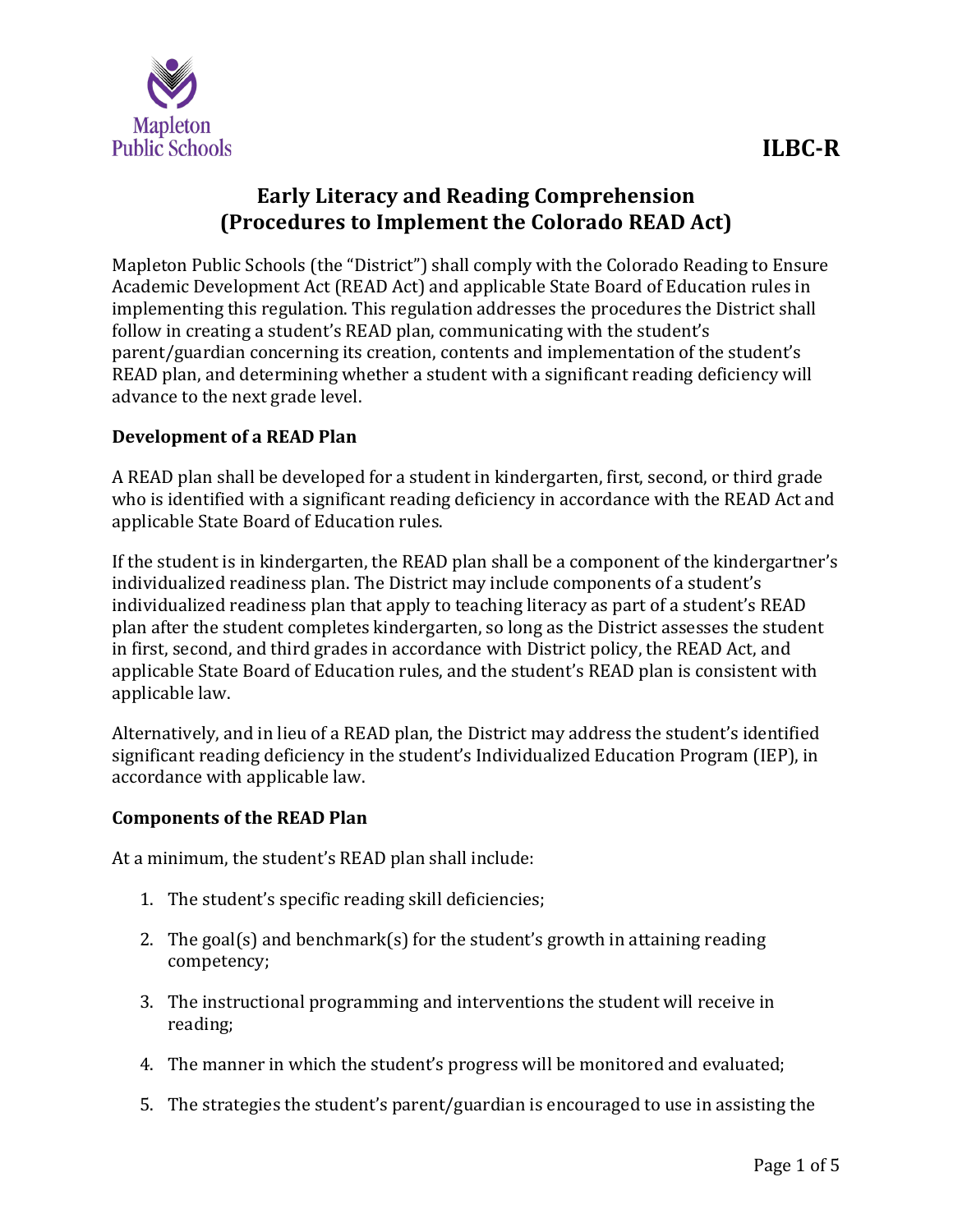

student; and,

6. Any additional services the student's teacher deems available and appropriate to accelerate the student's reading skill development.

## **Communication with the Student's Parent/Guardian**

The student's teacher and other school personnel shall meet with the student's parent/guardian, if possible, to create the student's READ plan. At this meeting, the student's teacher may discuss the following with the student's parent/guardian:

- 1. The State's goal for all children in Colorado is to graduate from high school having attained skill levels that adequately prepare them for postsecondary studies or the workforce.
- 2. Research indicates achieving reading competency by the end of third grade is a critical milestone in achieving this goal.
- 3. If the student enters fourth grade without achieving reading competency, the student is significantly more likely to fall behind in all subject areas beginning in fourth grade and continuing in later grades.
- 4. If the student's reading skill deficiencies are not remediated, it is likely the student will not have the skills necessary to complete the coursework required to graduate from high school.
- 5. The nature of the student's significant reading deficiency, including an explanation of what the significant deficiency is and the basis upon which the teacher identified the deficiency.
- 6. Under State law, the student qualifies for and the District is required to provide targeted, scientifically based, or evidence-based interventions to remediate the student's specific reading skill deficiencies, and the student's READ plan shall include these interventions.
- 7. The student's parent/guardian plays a central role in supporting the student's efforts to achieve reading competency and is strongly encouraged to work with the student's teacher in implementing the student's READ plan.
- 8. The student's READ plan includes strategies the parent/guardian is encouraged to use at home and is encouraged to supplement the intervention the student receives in school.
- 9. There are serious implications to a student entering fourth grade with a significant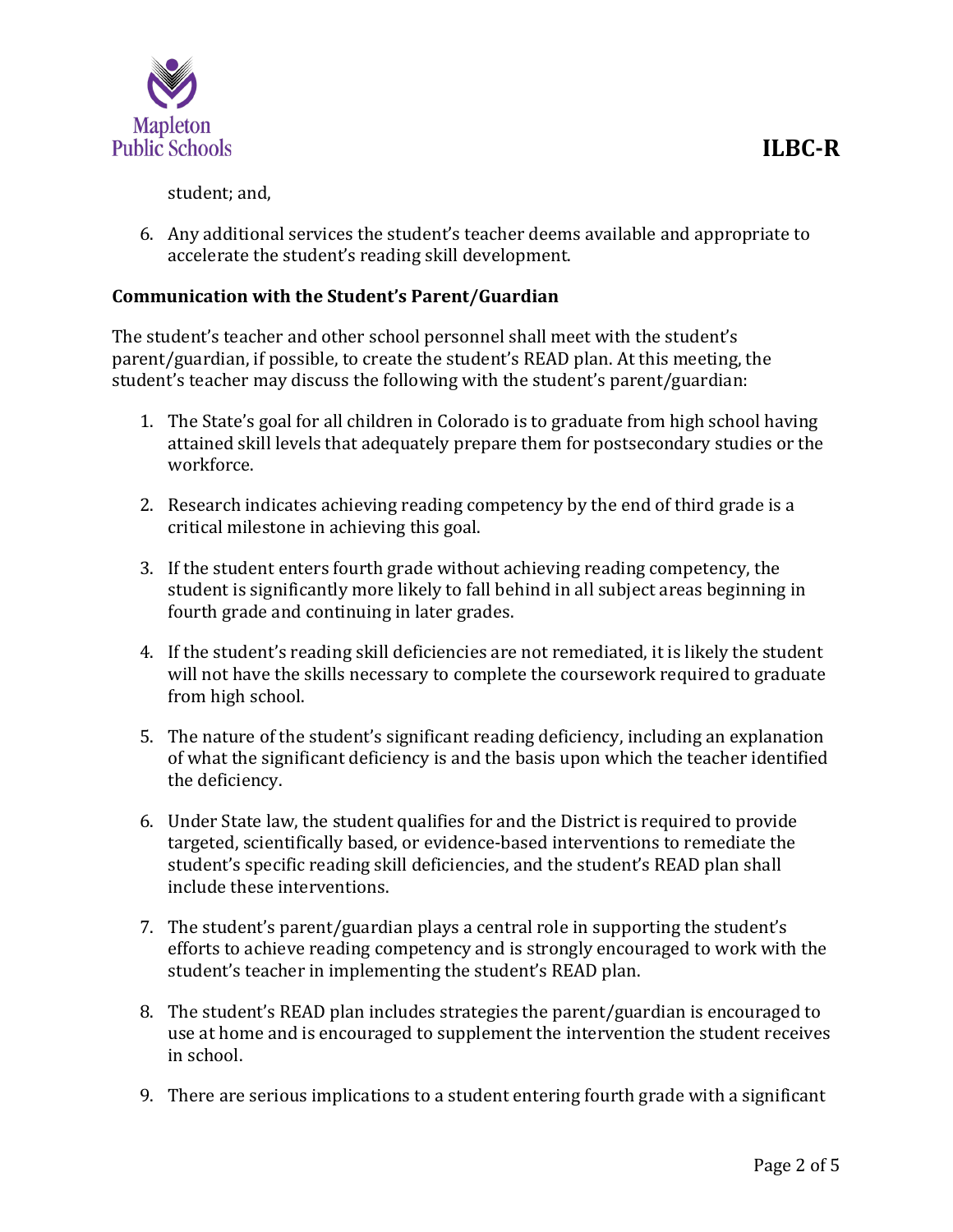

reading deficiency. If the student continues to have a significant reading deficiency at the end of the school year, state law requires the parent/guardian, student's teacher and other school personnel to meet and consider retention as an intervention strategy.

At the conclusion of the meeting or as soon as possible thereafter, school personnel shall provide the student's parent/guardian with a written explanation of the information discussed in items 1-9 above, and a copy of the student's READ plan.

If the student's parent/guardian is unable to attend the meeting after three attempts to schedule a meeting, the student's teacher shall provide the student's parent/guardian with a copy of the student's READ plan, a written explanation of items 1-9 above, and a written explanation of the scientifically-based or evidence-based reading instructional programming and other reading-related services the student will receive under the plan as well as the strategies the parent/guardian is encouraged to apply to assist the student.

## **Review and Implementation of a READ Plan**

School personnel shall provide updates to the parent/guardian of a student with a READ plan, which may occur through existing methods of communication, concerning the results of the intervention instruction described in the plan and the student's progress toward achieving reading competency.

The District shall ensure that a student's READ plan is reviewed, revised, and implemented.

## **Student Promotion or Retention**

Within 45 days before the end of any school year, school personnel shall provide a written notification to the student's parent/guardian if a student in kindergarten, first, second, or third grade continues to be identified as a student with a significant reading deficiency as determined through the READ Plan.

At a minimum, the written notification to the student's parent/guardian shall state:

- 1. There are serious implications to a student entering fourth grade with a significant reading deficiency and, therefore, state law requires the student's parent/guardian, student's teacher, and other school personnel to meet and consider retention as an intervention strategy and determine whether the student, despite having a significant reading deficiency, is able to maintain adequate academic progress at the next grade level.
- 2. School personnel will work with the student's parent/guardian to schedule a date, time, and place for the meeting.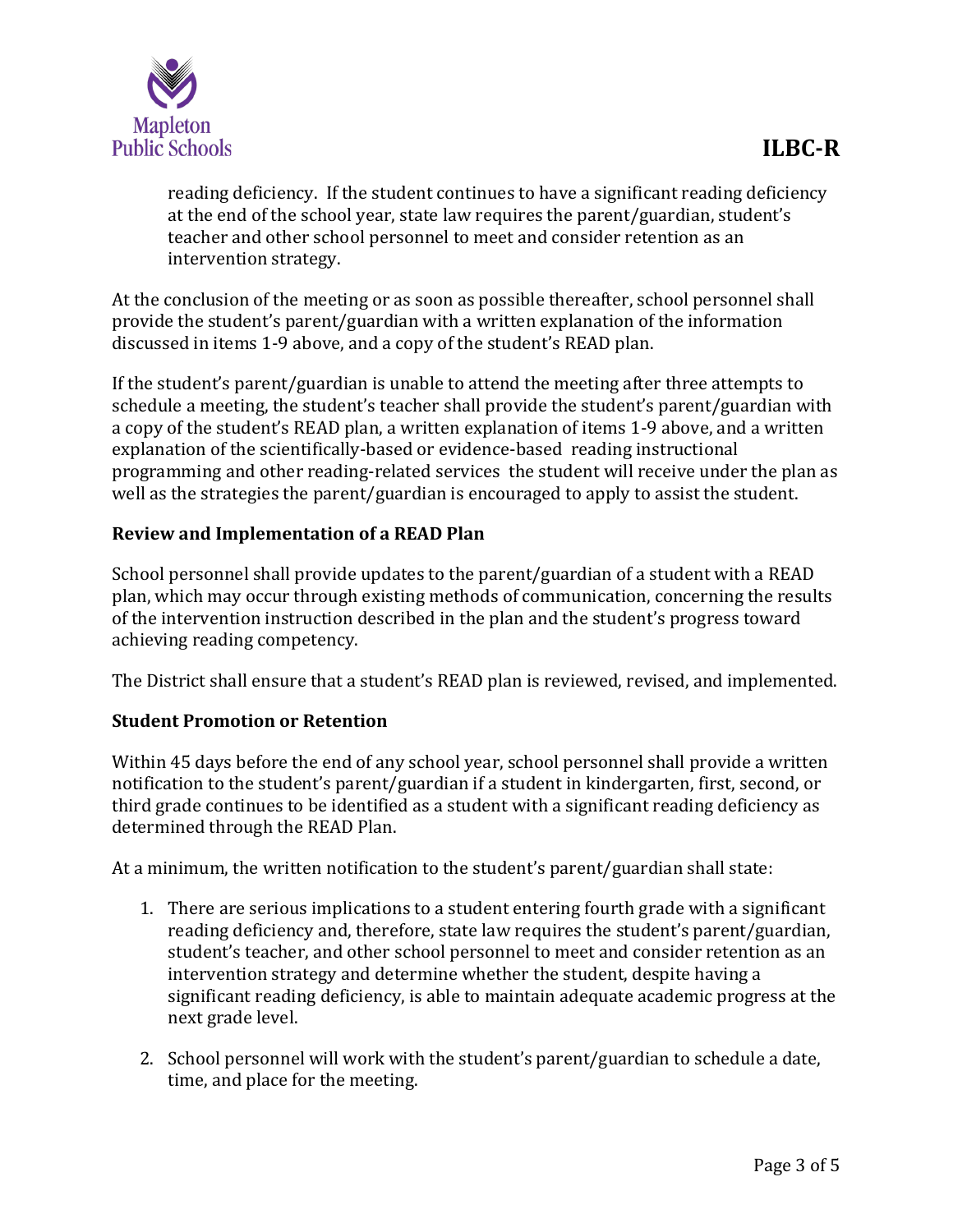

The written notification shall not be required if:

- 1. The student is a student with a disability who is eligible to take the alternative statewide assessment or whose disability substantially impacts the student's progress in developing reading skills, resulting in the student's significant reading deficiency;
- 2. The student is a student with limited English proficiency and the student's significant reading deficiency is due primarily to the student's language skills; or
- 3. The student is completing the second school year at the same grade level.

### **Meeting to Discuss Possible Retention**

At the meeting to discuss the student's possible retention due to the student's significant reading deficiency, school personnel shall discuss the following with the student's parent/guardian:

- 1. There are serious implications to a student entering fourth grade with a significant reading deficiency and, therefore, state law requires the student's parent/guardian, student's teacher and other school personnel to meet and consider retention as an intervention strategy and determine whether the student, despite having a significant reading deficiency, is able to maintain adequate academic progress at the next grade level.
- 2. The importance of achieving reading competency by third grade because students who do so are more likely to graduate from high school and attain a postsecondary credential.
- 3. The student's body of evidence and the likelihood that the student, despite having a significant reading deficiency, will be able to maintain adequate academic progress at the next grade level.
- 4. The increased level of intervention instruction the student will receive in the next school year regardless of whether the student advances to the next grade level.
- 5. The potential effects on the student if he or she does not advance to the next grade level.

If the parent/guardian does not attend the meeting, the decision to promote or retain the student due to the student's significant reading deficiency shall be made in accordance with District policy.

At the conclusion of the meeting, or as soon as possible after the decision is made to